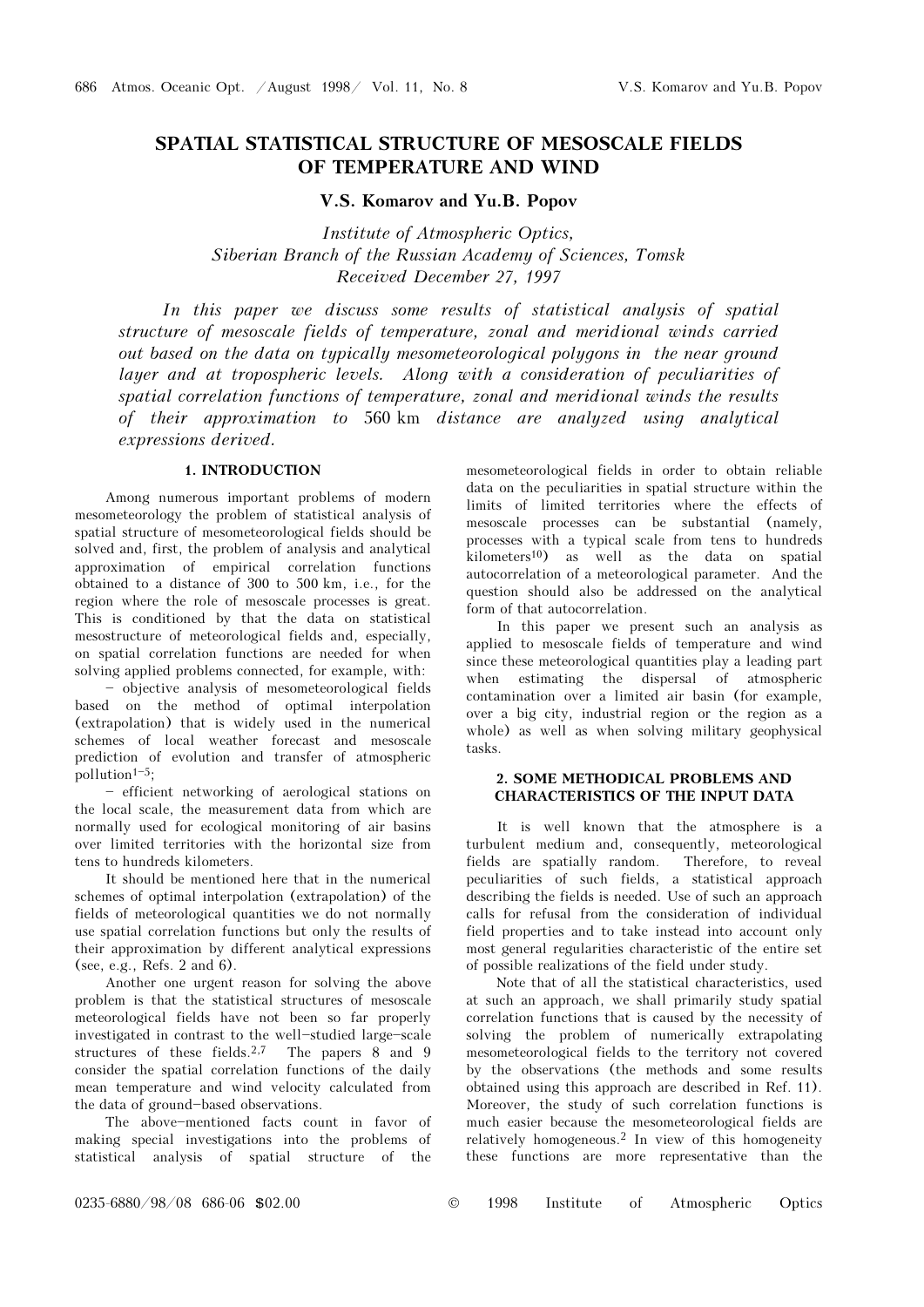corresponding characteristics calculated for the largescale meteorological fields.

Let us now consider some methodical aspects of determining spatial correlation functions of the meteorological quantities (in our case those are temperature, zonal and meridional components of the wind vector).

Let  $\xi^{j}(\mathbf{r})$  be the *j*th realization of a random field (here  $r$  is the point radius-vector, the coordinates involve spatial coordinates and time). At N total realizations the statistical estimate of the normalized correlation function, for any pair of points  $\mathbf{r}_i$  and  $\mathbf{r}_k$ , that is being the simplest characteristic of the autocorrelation of a meteorological quantity, can be done by the following expression:

$$
\mu_{\xi}(\mathbf{r}_i, \mathbf{r}_k) = \frac{1}{N} \frac{\sum_{j=1}^N \left[ \xi^j(\mathbf{r}_i) - \overline{\xi}(\mathbf{r}_i) \right] \left[ \xi^j(\mathbf{r}_k) - \overline{\xi}(\mathbf{r}_k) \right]}{\sigma_{\xi}(\mathbf{r}_i) \sigma_{\xi}(\mathbf{r}_k)},
$$
(1)

where  $\bar{\xi}(\mathbf{r}_i)$  and  $\bar{\xi}(\mathbf{r}_k)$  denote the mean value of the meteorological quantity ξ at the ith and kth points (in our case, observation stations);  $\sigma_{\varepsilon}(\mathbf{r}_i)$  and  $\sigma_{\varepsilon}(\mathbf{r}_k)$  denote the rms deviation of the same meteorological quantity at the same points.

We have used equation (1) for calculating spatial correlation functions of temperature and components of the wind vector. In this case the calculation of correlation functions for each pair of stations of mesometeorological polygon was made only for the cases when the data of aerological observations were available from all the stations.

It is clear that such an approach essentially reduced the initial data set. However, as the data analysis has shown, the total number of remaining synchronous (for all stations) observations  $N$  in every season (winter and summer) is no less than 220. This number of observations is sufficient (from the statistical stand-point) for obtaining reliable estimates of spatial correlation functions since, according to Ref. 2, for a qualitative estimates of these parameters it is sufficient to have 50 to 60 field realizations.

As to the procedure itself used for the determination of spatial correlation functions  $\mu$ <sub> $\epsilon$ </sub>( $\mathbf{r}_i$ ,  $\mathbf{r}_k$ ) by Eq. (1), it was realized not only for tropospheric levels but also for the levels within the atmospheric boundary layer, where these functions have not yet been calculated earlier.

To approximate the correlation functions obtained, that characterize the autocorrelation of the mesoscale fields of temperature and wind as well as to choose the best analytical functions, we have used the approximating expressions of the following types<sup>2,6,12</sup>:

$$
\mu_{\xi}(\rho) = \exp(-\alpha \rho), \tag{2}
$$

$$
\mu_{\xi}(\rho) = \exp(-\alpha \rho^{\beta}),\tag{3}
$$

$$
\mu_{\xi}(\rho) = \{\exp(-\alpha \rho)\} \cos(\beta \rho), \tag{4}
$$

$$
\mu_{\xi}(\rho) = \{\exp(-\alpha \rho^{\beta})\} I_0(\beta \rho), \qquad (5)
$$

$$
\mu_{\xi}(\rho) = 1 - (\rho/\rho_0), \qquad (6)
$$

$$
\mu_{\xi}(\rho) = (1 - \alpha \rho) \exp(-\alpha \rho), \qquad (7)
$$

where  $p = |\mathbf{r}_i - \mathbf{r}_k|$  is the distance between the points (stations), in thousand km,  $\rho_0 = 750$  km,  $\alpha$  and  $\beta$  are the empirical coefficients;  $I_0(\beta \rho)$  is the zero-order Bessel function.

Having selected, using Eqs.  $(2)$ – $(7)$ , the best approximations of spatial correlation functions of temperature, zonal and meridional wind, the analytical functions obtained were compared with the results of similar investigations made previously $2,6,12$  for largescale fields of the same meteorological values.

In conclusion let us briefly characterize characteristics of the input data set.

For statistical evaluation of the spatial correlation function of temperature, zonal and meridional wind we used the data arrays of long-term  $(1971-1975)$ radiosonde observations obtained from five aerological stations, namely, Warsaw (52°11'N, 20°58'E), Kaunas (54°53'N, 23°53'E), Brest (52°07'N, 23°41'E), Minsk (53°11'N, 27°32E), and L'vov (49°48'N, 23°57'E), being a typical mesometeorological polygon (its schematic representation is given in Fig. 1).



FIG. 1. Schematic representation of a typical mesometeorological polygon used for spatial extrapolation of temperature and wind fields.

All the data characterize two seasons (winter and summer) and the atmospheric layer up to 8 km height. In this case the data are presented in the system of geometrical heights including such levels as 0, 0.4, 0.8, 1.2, 1.6, 2.0, 2.4, 3.0, 4.0, 5.0, 6.0, and 8.0 km. The procedure of reducing these initial data as a system of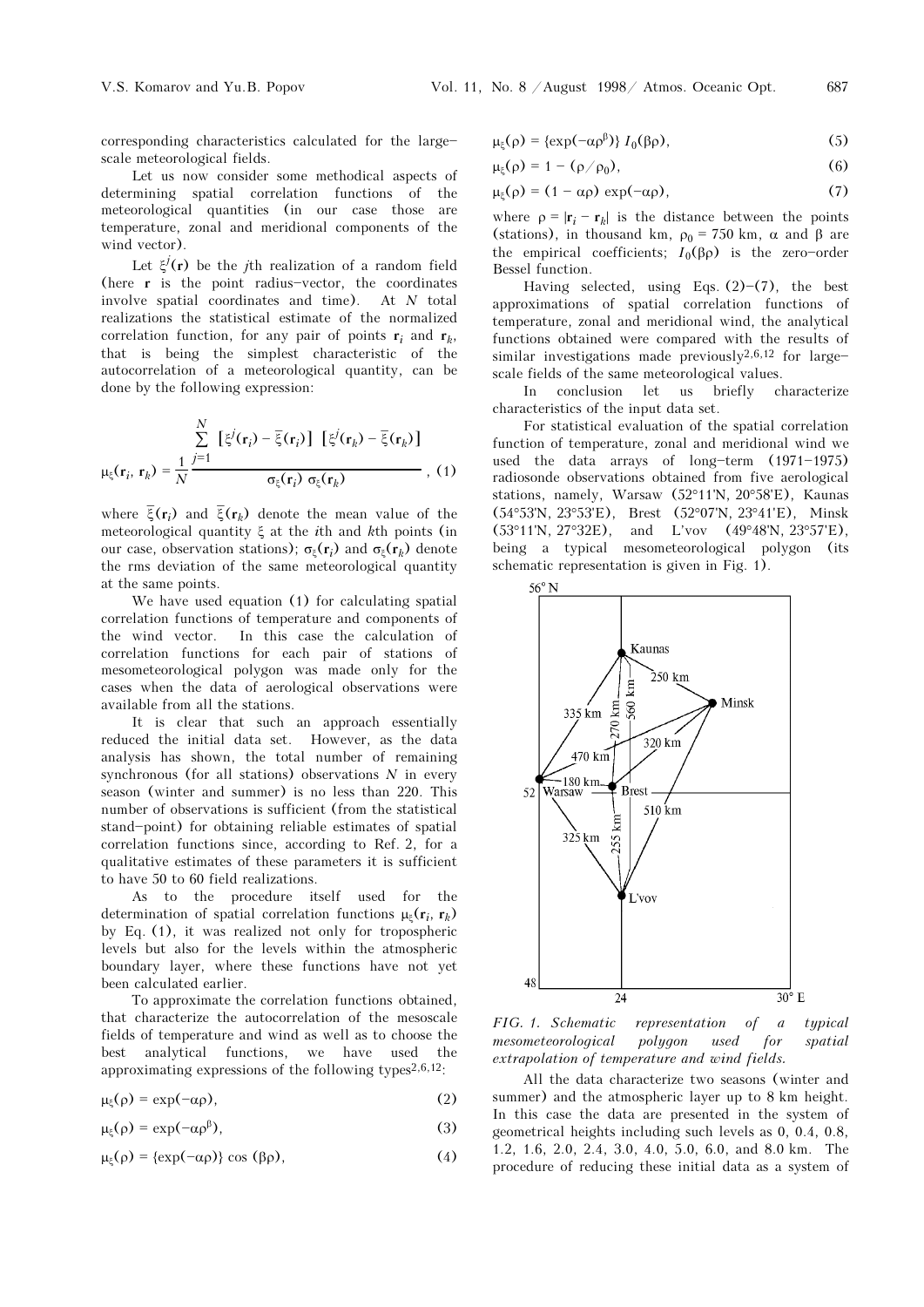geometrical heights was performed using linear interpolation of individual values of the meteorological quantities considered from the levels of singular points and basic isobaric surfaces to the heights chosen.

#### 3. PECULIARITIES OF SPATIAL MESOSTRUCTURE OF TEMPERATURE AND WIND FIELDS

In this section we concentrate on the consideration of the results of statistical analysis of spatial mesostructure of temperature and wind fields carried out for a typical mesometeorological polygon. In this case we proceed from the assumption that:

 $-$  first, previous statistical investigations of the spatial structure of meteorological fields (see, e.g., Refs. 2,  $7-9$ ) mainly dealt with the horizontal correlation of these fields at the level of 500 hPa, more rarely in the ground layer and at other levels in the troposphere (850, 700, 300 hPa), the above statistical investigations have never been extended to the atmospheric boundary layer;

- second, up to now the spatial mesoscale structure of temperature fields, zonal and meridional wind has not practically been studied.

Taking into account both these cases, we consider the characteristics of spatial mesostructure of temperature fields and components of wind vector both in the atmospheric boundary layer and in the free atmosphere (up to the level of 8 km), at high altitude resolution.

Figures 2 to 4 show the spatial correlation functions of temperature, zonal and meridional wind obtained for the six standard heights: 0 (ground level); 0.8; 1.6; 3.0; 5.0; and 8.0 km representing the ground and boundary layer as well as the free atmosphere.



FIG. 2. Space correlation functions of temperature at different altitudes: winter (a), summer (b).



FIG. 3. Spatial correlation functions of zonal wind at different heights. The conventional symbols are given in Fig. 2.

Analysis of these figures and the data obtained indicate that:

- the spatial correlation of temperature, zonal and meridional wind at all heights and independent of season weakens markedly with the increasing distance between the points, however, the correlation even at the largest distance  $\rho = 560$  km remains positive;

- the fastest fall off of this correlation with the distance, independent of the investigated level, is observed of the meridional wind in summer when the value  $\rho = 200 - 350$  km corresponds to the value of the correlation function 0.6. The most slow fall off of this correlation is characteristic of temperature, in summer as well (even at the largest distance of 560 km the spatial correlation function  $\mu_{\tau}(\rho) > 0.6$ ;

- the spatial correlation of zonal and meridional wind at the ground level regardless of season falls with the distance much faster than the correlation of the same parameters in the free atmosphere. However, no such a dependence is observed for temperature;

 $-$  certain annual variation is characteristic of the spatial correlation of meteorological quantities being studied; in this case for the temperature, zonal and meridional wind quicker fall off of the correlation with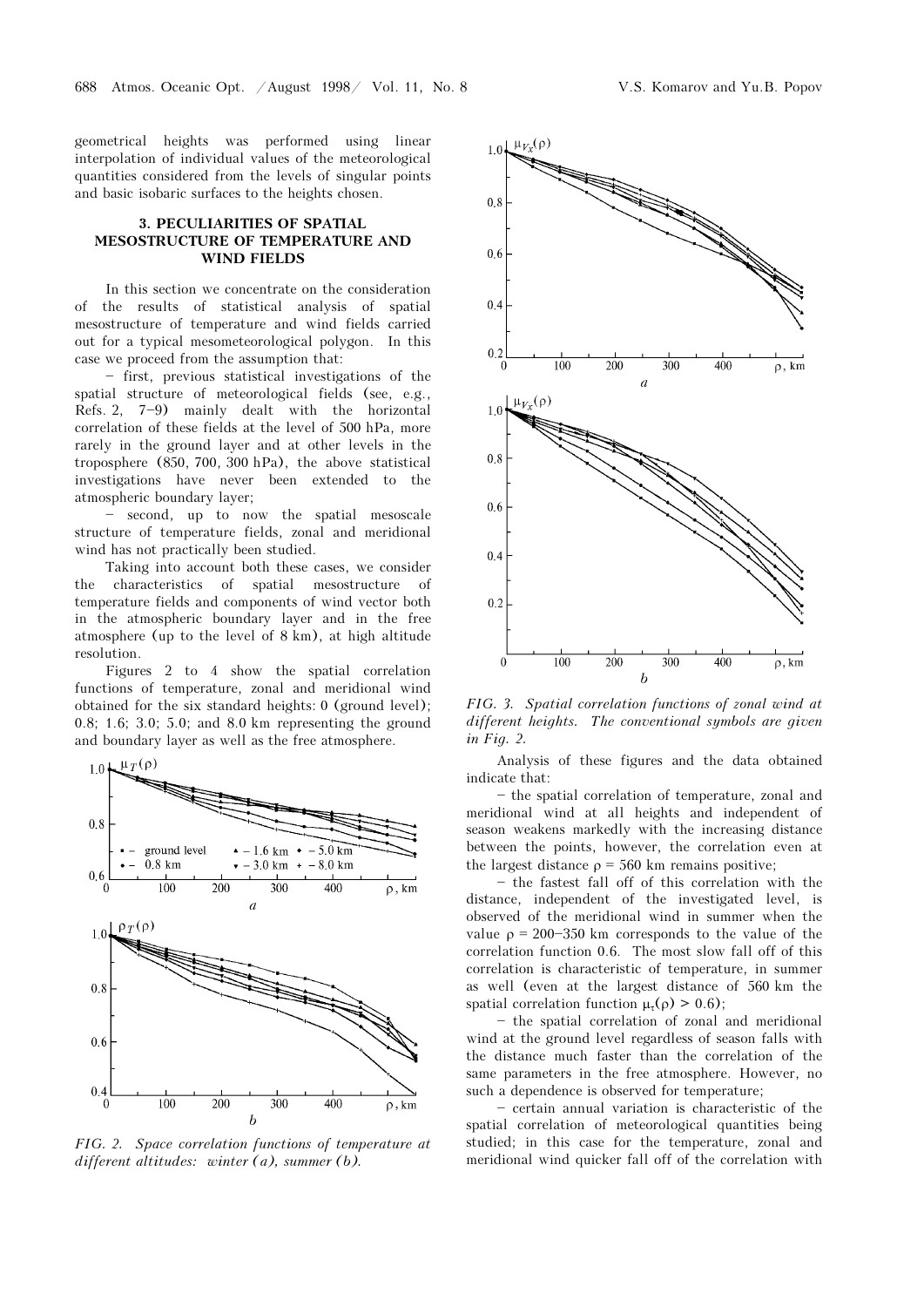the distance is observed in summer, except for the correlation of zonal wind at the levels in the atmospheric boundary layer.



FIG. 4. Space correlation functions of meridional wind at different heights. The conventional symbols are given in Fig. 2.

Thus, certain peculiarities in the behavior of spatial correlation of temperature, zonal and meridional wind, that were determined by the statistical analysis of mesoscale structure of the field of these meteorological quantities.

In conclusion we would compare the obtained correlation functions of temperature, zonal and meridional wind with similar functions constructed previously by V.P. Boltenkov<sup>13</sup> (for temperature) and M.O. Krichak14 (for the components of the wind velocity vector), when investigating the spatial macrostructure of the corresponding meteorological fields. Consider now Fig. 5 presenting the spatial correlation functions of temperature, zonal and meridional wind for the levels of 500 hPa (∼ 5.5 km) calculated on the basis of aerological stations, being a typical mesometeorological polygon, constructed earlier by the authors of Refs. 13 and 14.

Figure 5 shows that in winter the spatial correlation functions of temperature, zonal and meridional wind at the level of 500 hPa obtained in our study (based on the data of mesometeorological polygon) and by the authors of Refs. 13 and 14 are a little bit different, excluding only the coefficients of correlation of zonal wind at distances longer than 400 km, and in summer these functions differ quite strongly. In this case the spatial correlation of the temperature, zonal and meridional wind in summer as estimated with the account for peculiarities in the mesostructure of corresponding fields, is characterized by a faster fall off with the distance compared to that when evaluating the same correlation based on data of macroscale fields of the meteorological quantities studied.



FIG. 5. Space correlation functions of temperature ( $\mu_T$ ), zonal ( $\mu_{V_x}$ ) and meridional ( $\mu_{V_y}$ ) wind at the level of 500 hPa calculated by the authors (1) and constructed earlier in Refs. 13 and 14 (2); "a" symbol  $corresponds$  to the winter season and "b" denote the summer season.

In our case, for example, the correlation coefficient 0.6 corresponds to the distance of 510 km (for temperature), 360 km (for zonal wind) and 300 km (for the meridional wind). The authors of Refs. 13 and 14 when investigating the spatial macrostructure of the fields of these meteorological quantities, have obtained the same correlation coefficient to a distance of  $\rho = 560$  km either is not reached at all (this occurs for temperature and wind) or is observed at a distance of 525 km that is typical for the wind. All this points to the fact that in summer, when we observe fast decrease of correlation (as compared with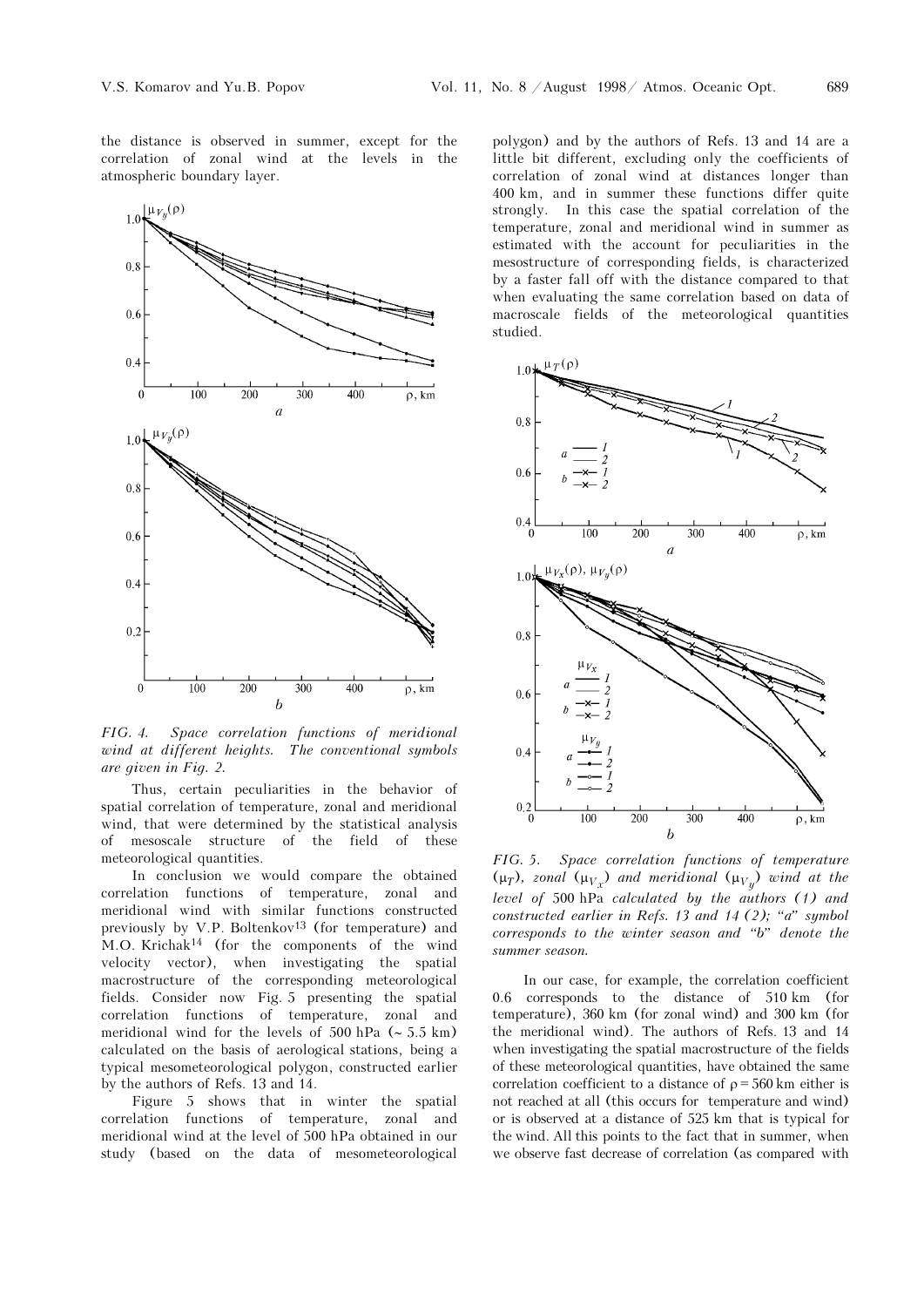winter), while constructing the spatial correlation functions to the distance below 500 to 600 km it is necessary to take into account the peculiarities of the mesostructure of meteorological fields.

### 4. SOME RESULTS OF ANALYTICAL APPROXIMATION OF THE CORRELATION FUNCTIONS OF TEMPERATURE, ZONAL AND MERIDIONAL WIND

It is known that in practice of the objective analysis of meteorological fields using the procedure of optimal interpolation (extrapolation) not the spatial correlation functions  $\mu_{\varepsilon}(\rho)$  themselves are used but their approximation formulas (some of those are given above). Considering this, we tried to find the best analytical functions allowing the description of the parameters of spatial correlation  $\mu_{\xi}(\rho)$  up to the distance of 560 km with a minimum error.

For this purpose we have considered all the abovementioned expressions (2) to (7) that are used for the approximation. After their careful comparison with the empirical correlation functions  $\mu_{\varepsilon}(\rho)$  we have drawn the following conclusion.

First, the empirical correlation functions of temperature to the distance of 560 km can be approximated throughout the layer of  $0-8$  km, regardless of season using the analytical formula

 $\mu_{T}(\rho) = {\exp(-\alpha \rho)} \cos(\beta \rho),$  (8)

in this case the parameters of this approximation formula

depend on height and can be found from the following expressions:

$$
\alpha(h) = 0.436 + 0.051h; \tag{9}
$$

$$
\beta(h) = 0.864 + 0.005h, \tag{10}
$$

where  $\rho$  is the distance, in thousand km, and h is the height, m.

Second, the empirical correlation functions of zonal and meridional components of the wind vector to the distance mentioned can be well described at all levels and in both seasons by the same expression

$$
\mu_{V_x}(\rho) = \mu_{V_y}(\rho) = (1 - \alpha \rho) \exp(-\rho)^2.
$$
 (11)

At the same time, as in the case with temperature, the parameters of approximation formula (11), describing the empirical correlation functions of zonal and meridional winds, depend on height and can be determined from the expression of the form

$$
\alpha(h) = 1.162 \exp(-0.125h). \tag{12}
$$

The accuracy of this approximation can be assessed from the Table I, which gives absolute deviations of the values of analytical functions of the form (8) and (11) from the values of the corresponding empirical correlation functions calculated for the ground level, 0.8 and 5.0 km and different distances ρ.

 $TA''$  LE I. Absolute values of the difference between the analytical functions of the form  $(8)$  and  $(11)$  and empirical correlation functions of temperature, zonal and meridional wind at different distances.

| Altitude, | Distance $\rho$ , km |      |      |      |      |      |      |      |      |      |
|-----------|----------------------|------|------|------|------|------|------|------|------|------|
| km        | 50                   | 100  | 150  | 200  | 250  | 300  | 350  | 400  | 450  | 500  |
|           | Winter               |      |      |      |      |      |      |      |      |      |
|           | Temperature          |      |      |      |      |      |      |      |      |      |
| 0.0       | 0.00                 | 0.01 | 0.00 | 0.01 | 0.00 | 0.00 | 0.02 | 0.02 | 0.02 | 0.03 |
| 0.8       | 0.00                 | 0.01 | 0.01 | 0.01 | 0.01 | 0.01 | 0.01 | 0.01 | 0.00 | 0.00 |
| 5.0       | 0.00                 | 0.00 | 0.01 | 0.02 | 0.03 | 0.05 | 0.07 | 0.07 | 0.07 | 0.09 |
|           | Zonal wind           |      |      |      |      |      |      |      |      |      |
| 0.0       | 0.00                 | 0.00 | 0.02 | 0.03 | 0.04 | 0.05 | 0.06 | 0.06 | 0.06 | 0.05 |
| 0.8       | 0.01                 | 0.02 | 0.03 | 0.03 | 0.05 | 0.05 | 0.06 | 0.05 | 0.03 | 0.00 |
| 5.0       | 0.00                 | 0.01 | 0.02 | 0.02 | 0.00 | 0.04 | 0.07 | 0.09 | 0.10 | 0.13 |
|           | Meridional wind      |      |      |      |      |      |      |      |      |      |
| 0.0       | 0.01                 | 0.02 | 0.03 | 0.03 | 0.04 | 0.05 | 0.05 | 0.02 | 0.03 | 0.05 |
| 0.8       | 0.02                 | 0.03 | 0.03 | 0.03 | 0.02 | 0.01 | 0.01 | 0.01 | 0.03 | 0.05 |
| 5.0       | 0.01                 | 0.02 | 0.03 | 0.03 | 0.03 | 0.03 | 0.03 | 0.03 | 0.04 | 0.05 |
|           | Summer               |      |      |      |      |      |      |      |      |      |
|           | Temperature          |      |      |      |      |      |      |      |      |      |
| 0.0       | 0.00                 | 0.00 | 0.00 | 0.01 | 0.01 | 0.01 | 0.02 | 0.02 | 0.01 | 0.01 |
| 0.8       | 0.02                 | 0.02 | 0.02 | 0.02 | 0.03 | 0.03 | 0.04 | 0.04 | 0.06 | 0.07 |
| 5.0       | 0.02                 | 0.02 | 0.03 | 0.03 | 0.02 | 0.01 | 0.00 | 0.01 | 0.02 | 0.03 |
|           | wind<br>Zonal        |      |      |      |      |      |      |      |      |      |
| 0.0       | 0.01                 | 0.02 | 0.02 | 0.03 | 0.03 | 0.03 | 0.02 | 0.03 | 0.03 | 0.06 |
| 0.8       | 0.00                 | 0.01 | 0.01 | 0.00 | 0.00 | 0.00 | 0.00 | 0.01 | 0.03 | 0.05 |
| 5.0       | 0.00                 | 0.01 | 0.02 | 0.03 | 0.03 | 0.03 | 0.05 | 0.04 | 0.02 | 0.03 |
|           | Meridional wind      |      |      |      |      |      |      |      |      |      |
| 0.0       | 0.00                 | 0.01 | 0.01 | 0.03 | 0.03 | 0.05 | 0.06 | 0.06 | 0.07 | 0.07 |
| 0.8       | 0.00                 | 0.01 | 0.01 | 0.02 | 0.03 | 0.03 | 0.03 | 0.05 | 0.05 | 0.05 |
| 5.0       | 0.01                 | 0.01 | 0.02 | 0.02 | 0.03 | 0.03 | 0.03 | 0.02 | 0.07 | 0.18 |